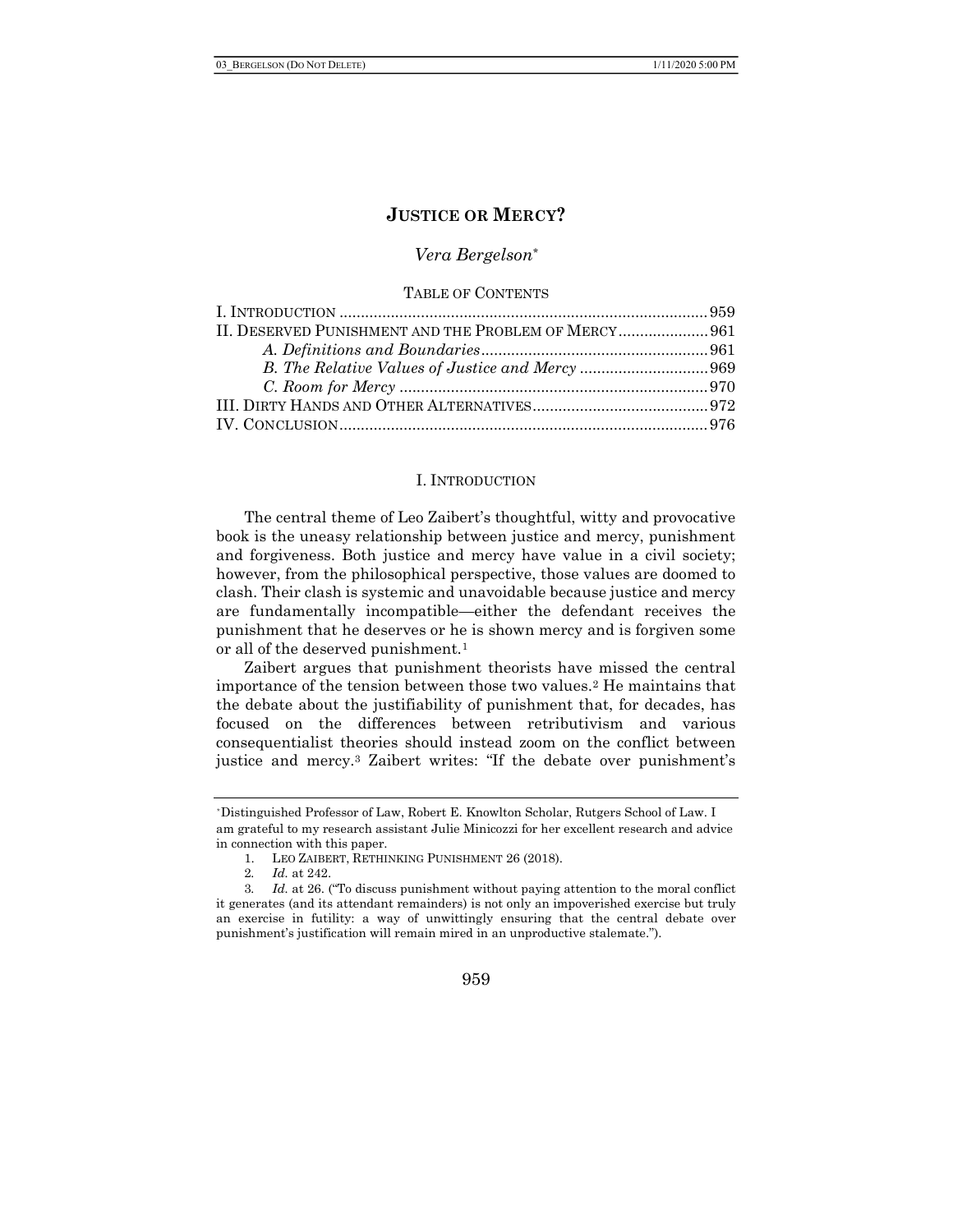justification is to be advanced, we need to pay much closer attention to the central conflict opposing the value of deserved suffering and the value of its merciful remission."4 In this paper, I would like to do just that and consider the relative values of justice and mercy in criminal law and the legitimacy of mercy in criminal justice system.

Before I start, let me underscore three of Zaibert's points that are important to this paper, namely:

1. Punishment is intrinsically dilemmatic because it involves the "inescapable wrongdoing" of causing suffering to the punishee and thus "necessarily generates remainders."5 Those remainders do not disappear simply because a particular course of actions is justified.<sup>6</sup>

2. Deserved punishment sometimes has value,7 and the same is true of forgiveness.<sup>8</sup>

But it is incorrect to think that, even in paradigmatic cases, the value of inflicting the deserved punishment is greater than the value of its merciful remission.<sup>9</sup>

3. "No punisher, no matter how just, is ever fully morally innocent."10 Punishing simply cannot be done without "dirtying one's hands."11 A punisher with integrity ought to experience something like agent regret (or tragic remorse);<sup>12</sup> in the majority of cases, he must feel conflicted.<sup>13</sup>

10. Id. at 231.

12. Id. at 230 (citing Stephen De Wijze, Tragic Remorse–The Anguish of Dirty Hands, 7 ETHICAL THEORY & MORAL PRAC. 453–71 (2005)).

13. Id. at 109; see also id. at 231 ("A punisher is in the business of making people suffer, and this business, even when the suffering is deserved (or medicinally useful), simply cannot be done without—in admittedly different degrees—dirtying one's hands.").

<sup>4</sup>. Id.

<sup>5</sup>. Id.

<sup>6</sup>. Id. at 23.

<sup>7</sup>. Id. at 183 (i.e. it has value "in the sense that it can add value to the organic wholes in which it appears . . .").

<sup>8</sup>. Id.

<sup>9.</sup> Id. at 235 (criticizing contemporary punishment theorists for "tend[ing] to operate as if all cases, or at least the paradigmatic cases, of punishment were such that the difference between the value of inflicting punishment is much greater than the value of its merciful remission").

<sup>11</sup>. Id.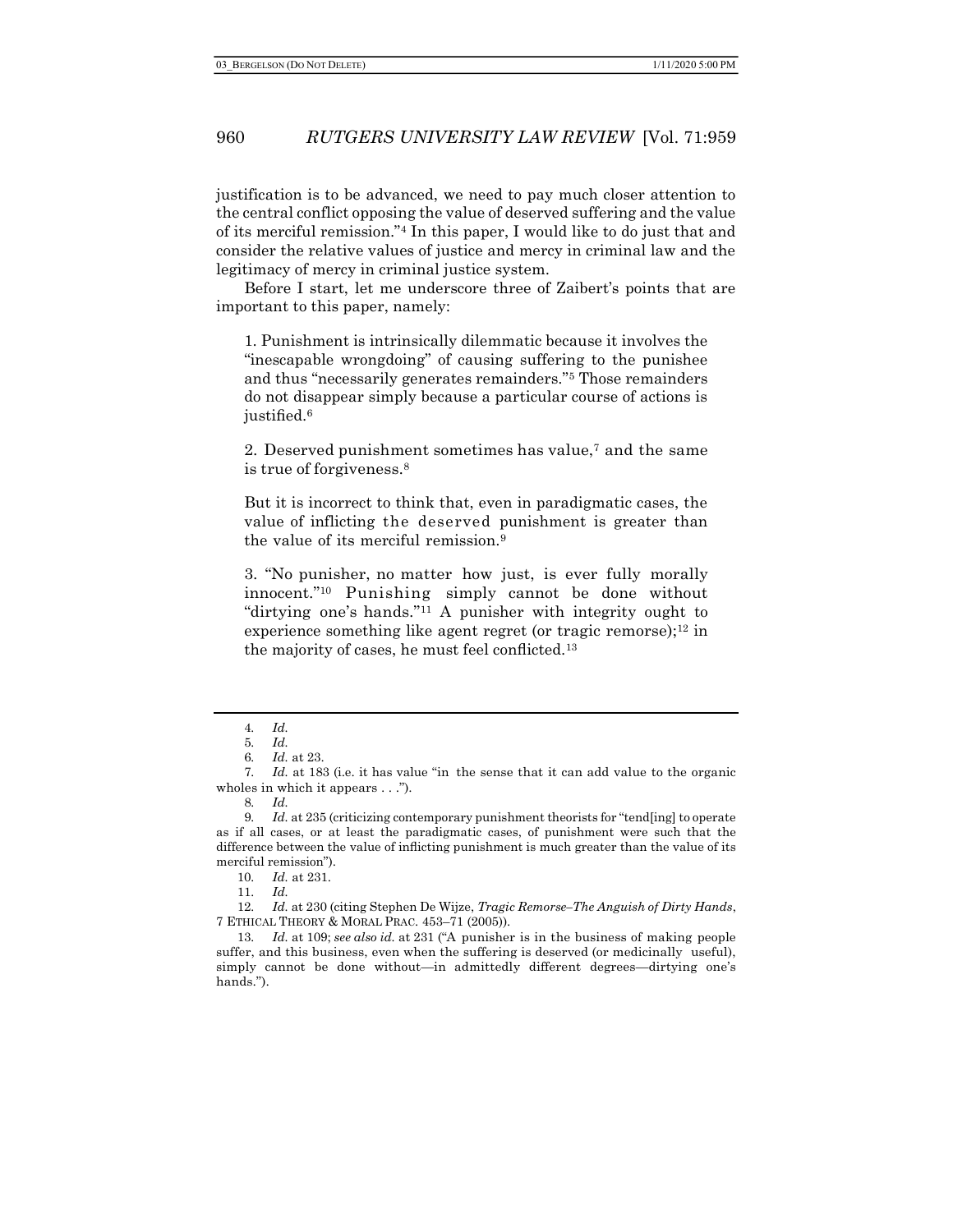I agree with Zaibert that punishment (like everything else, if I may add) is dilemmatic and generates remainders;14 nevertheless, I will argue that the value of deserved punishment is fundamentally superior to the value of its merciful remission and that deserved punishment does not have to dirty the punisher's hands.

Specifically, I would try to establish that:

- what we routinely call "mercy" in criminal law is usually not mercy but some other societal or personal value;

- in those rare instances in which "mercy" indeed qualifies for its name, a well-designed and well-functioning criminal justice system (i.e. a criminal justice system with just, nuanced, proportionate and fairly enforced laws)<sup>15</sup> usually does not need it;

- to the extent mercy may have a legitimate place in criminal law, it does not hold the same moral or political weight as the deserved punishment; and

- in a well-designed and well-functioning criminal justice system, imposing the deserved punishment does not have to dirty the punisher's hands and does not require the punisher with integrity to experience either agent regret or tragic remorse.

II. DESERVED PUNISHMENT AND THE PROBLEM OF MERCY

#### A. Definitions and Boundaries

What punishment is *deserved* has been debated for centuries by philosophers, politicians, and general public alike.16 Without attempting to contribute to this debate, I would like to highlight a few key points. It is usually agreed to that, at a minimum, to deserve punishment, the offender must have committed an offence, usually culpably, and without

<sup>14</sup>. Id. at 26.

<sup>15.</sup> Further in the text, a criminal justice system with just, nuanced, proportionate and fairly enforced laws will be referred to as "a well-designed and well-functioning criminal justice system."

<sup>16</sup>. See J. L. A. Garcia, Deserved Punishment, 8 L. & PHIL. 263, 264, 270, 275 (1989) (comparing theses of commenters H. S. Hestevold and George Sher to author's original thesis); Samuel H. Pillsbury, The Meaning of Deserved Punishment: An Essay on Choice, Character, and Responsibility, 67 IND. L.J. 719, 720 (1992) ("The question of why and when punishment is deserved goes to the heart of the modern debate over criminal justice.").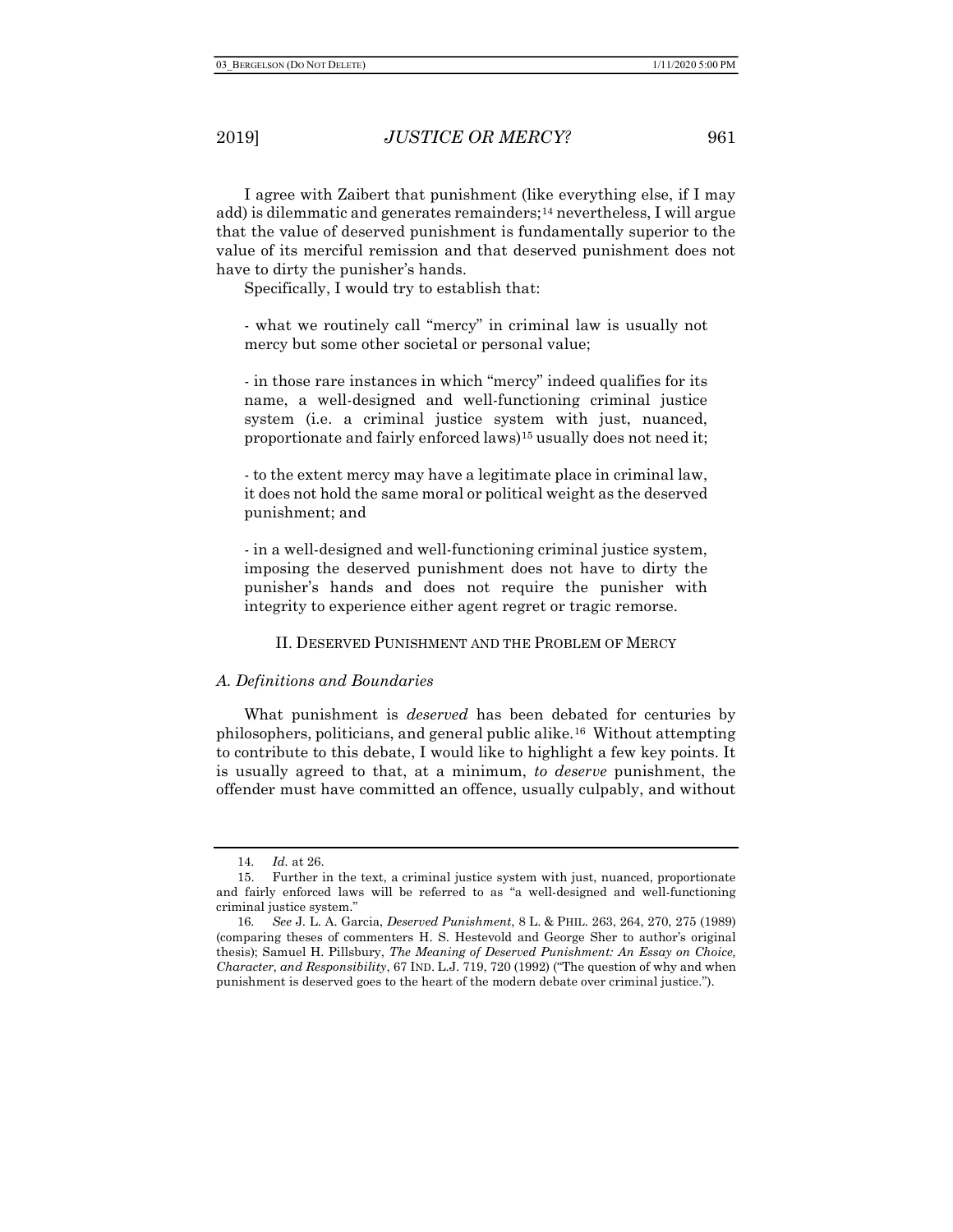a valid justification or excuse.17 If an innocent person is convicted and executed, this is clearly not the "deserved punishment" (indeed, this is not punishment at all).18 The same is true if a person has committed a prohibited act while being irresponsible (for example, insane).<sup>19</sup> Punishment is not deserved if it is disproportionately harsh or disproportionately light.20 It seems noncontroversial to say that a pickpocket does not deserve the death penalty. It seems equally noncontroversial to suggest that 60 days in prison for a convicted child rapist is an undeservedly light sentence.<sup>21</sup>

In addition to being proportionate to the wrongdoing, the deserved punishment has to take into account the offender's unique circumstances and characteristics that (i) make the offender different from the paradigmatic rational actor to whom the law addresses its commands and (ii) affect the offender's ability to adhere to the commands of the law.22 Take the well-known case of Judy Norman who, after almost twenty-five years of marital abuse, killed her abusive husband while he was asleep.<sup>23</sup> Did she *deserve* her conviction of manslaughter and the sentence of six years in prison?24 Did Billy Budd, the protagonist of the famous Melville novel, who in outrage struck and unintentionally killed his slanderer *deserve* his death sentence?<sup>25</sup> Many would argue that they did not, even though other killers may have deserved such sentences for the killings committed in other circumstances. In short, deserved punishment requires not only a systemically proper response to a criminal violation; it also requires treating each defendant and each situation individually.

<sup>17</sup>. See SANFORD H. KADISH ET AL., CRIMINAL LAW AND ITS PROCESSES: CASES AND MATERIALS 259 (10th ed. 2017) (discussing "mens rea" requirement for criminal liability).

<sup>18</sup>. See Vera Bergelson, Does Fault Matter? 12 CRIM. L. & PHIL. 375, 379–80 (2018) ("[P]unishment is a deserved suffering or deprivation.").

<sup>19</sup>. See KADISH ET AL., supra note 17, at 258–59 ("[M]ens rea defenses . . . [are] defenses that aim to establish the absence of moral blameworthiness.").

<sup>20</sup>. See id. at 202.

<sup>21</sup>. See Wilson Ring, Judge, Under Fire, Increases Sentence for Sex Offender from 60 Days to at Least 3 Years, RUTLAND HERALD (Jan. 26, 2006), https://www.rutlandherald.com/ news/judge-under-fire-increases-sentence-for-sex-offender-from-days/article\_3a3d6943 e131-5bd0-955f-9a02f4801998.html.

<sup>22.</sup> See e.g., State v. Norman, 378 S.E.2d 8, 12 (N.C. 1989); KADISH ET. AL., supra note 17, at 898.

<sup>23</sup>. Norman, 378 S.E.2d at 9–10.

<sup>24</sup>. Id. at 9.

<sup>25</sup>. See HERMAN MELVILLE, BILLY BUDD, SAILOR AND OTHER STORIES (Frederick Busch ed., Penguin Books 1986) (1924).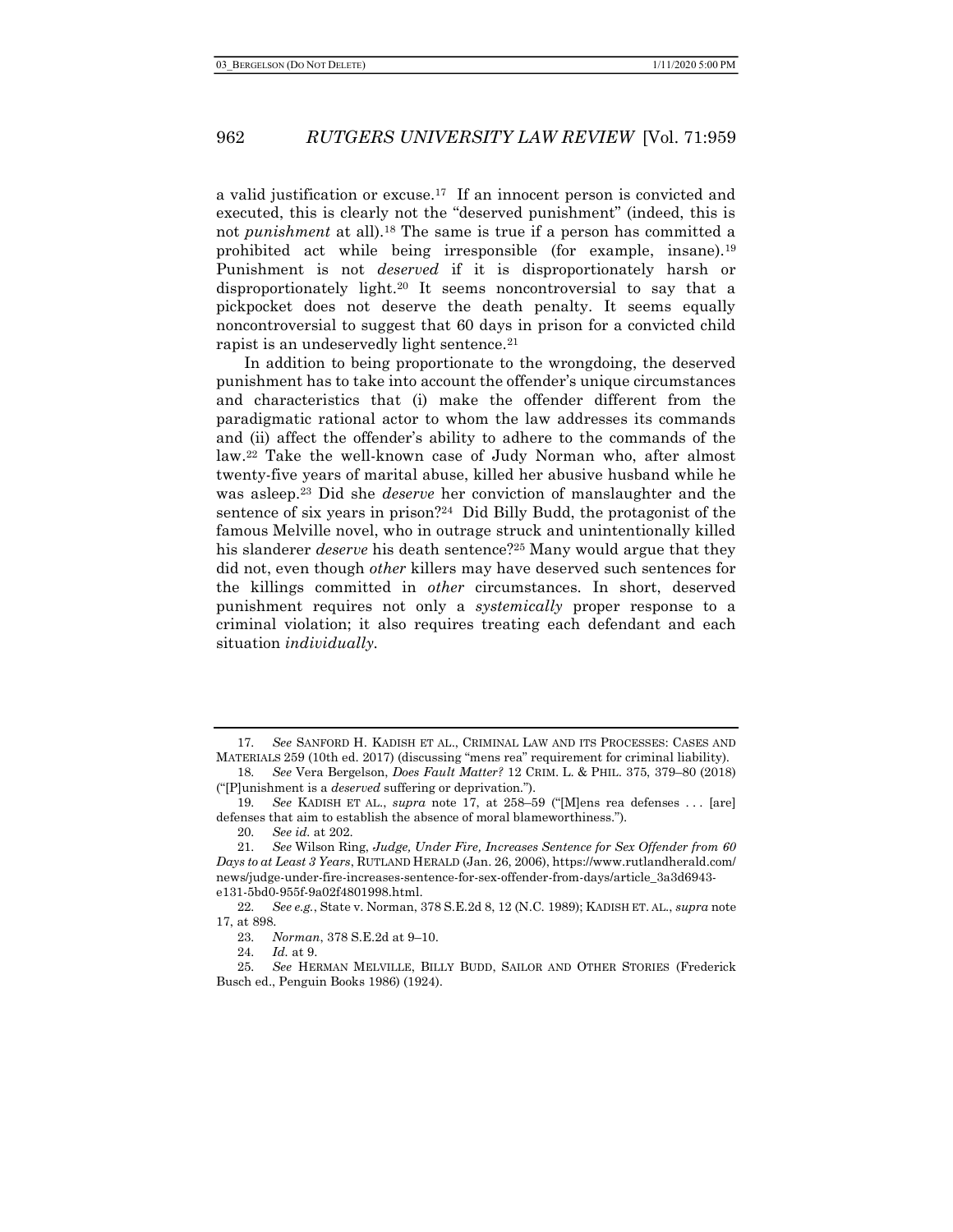What constitutes *mercy* is not a simple matter either. In the context of punishment theory, mercy (or forgiveness, or leniency)26 involves deliberately foregoing or reducing the deserved punishment.<sup>27</sup> Punishment may be reduced or foregone at different stages of the criminal process. Consider the situations below as possible candidates for mercy:

1. Executive amnesty – for example, President Gerald R. Ford precluded prosecution of Vietnam War draft evaders.28 Ford's program allowed draft dodgers and military deserters to gain amnesty by turning themselves in, reaffirming their allegiance to the United States, and serving two years working in a public service job.<sup>29</sup>

2. Prosecutorial discretion not to prosecute or prosecute for a lesser crime – for example, a plea deal offered to an offender who has played a minor role in a crime in exchange for his cooperation in prosecution of the major players.<sup>30</sup>

3. The grand jury's decision not to indict – such cases are rare;  $31$ one of the most typical examples is non-indictment of an on-duty police officer for killing a suspect.<sup>32</sup>

4. The power of nullification – even when the State has established beyond the reasonable doubt that the crime has been committed and the defendant has committed it, the jury may

29. Id.

<sup>26.</sup> Following Zaibert, I use these terms interchangeably. See ZAIBERT, supra note 1, at 3 ("[W]hile the idea of mercy is admittedly more general than the idea of forgiveness, I will treat both as synonyms here.").

<sup>27.</sup> Id. at 4 ("[M]ercy in this context means the deliberate sparing of a suffering that is deserved as a result of wrongdoing . . . .").

<sup>28</sup>. Conditional Amnesty for Vietnam Draft Dodgers and Military Deserters, N.Y. TIMES (Sept. 16, 2011, 4:23 AM), https://learning.blogs.nytimes.com/2011/09/16/sept-16- 1974-conditional-amnesty-for-vietnam-draft-dodgers-and-military-deserters/.

<sup>30</sup>. See KADISH ET AL., supra note 17, at 1213–14.

<sup>31</sup>. See Josh Vorhees, Darren Wilson is Not an Outlier, SLATE (Dec. 2, 2014, 5:19 PM), https://slate.com/news-and-politics/2014/12/darren-wilson-no-true-bill-why-cops-are-

almost-never-indicted-for-shooting-someone-in-the-line-of-duty.html ("When a prosecutor stands before a grand jury and asks for an indictment, the jurors almost always do what they're told.").

<sup>32. &</sup>quot;According to . . . research, 41 U.S. officers were charged with either murder or manslaughter in connection with an on-duty shooting between 2005 and 2011. Id. For comparison, the FBI reported a total of 2,718 "justified homicides' by law enforcement officers during that seven-year time period." Id.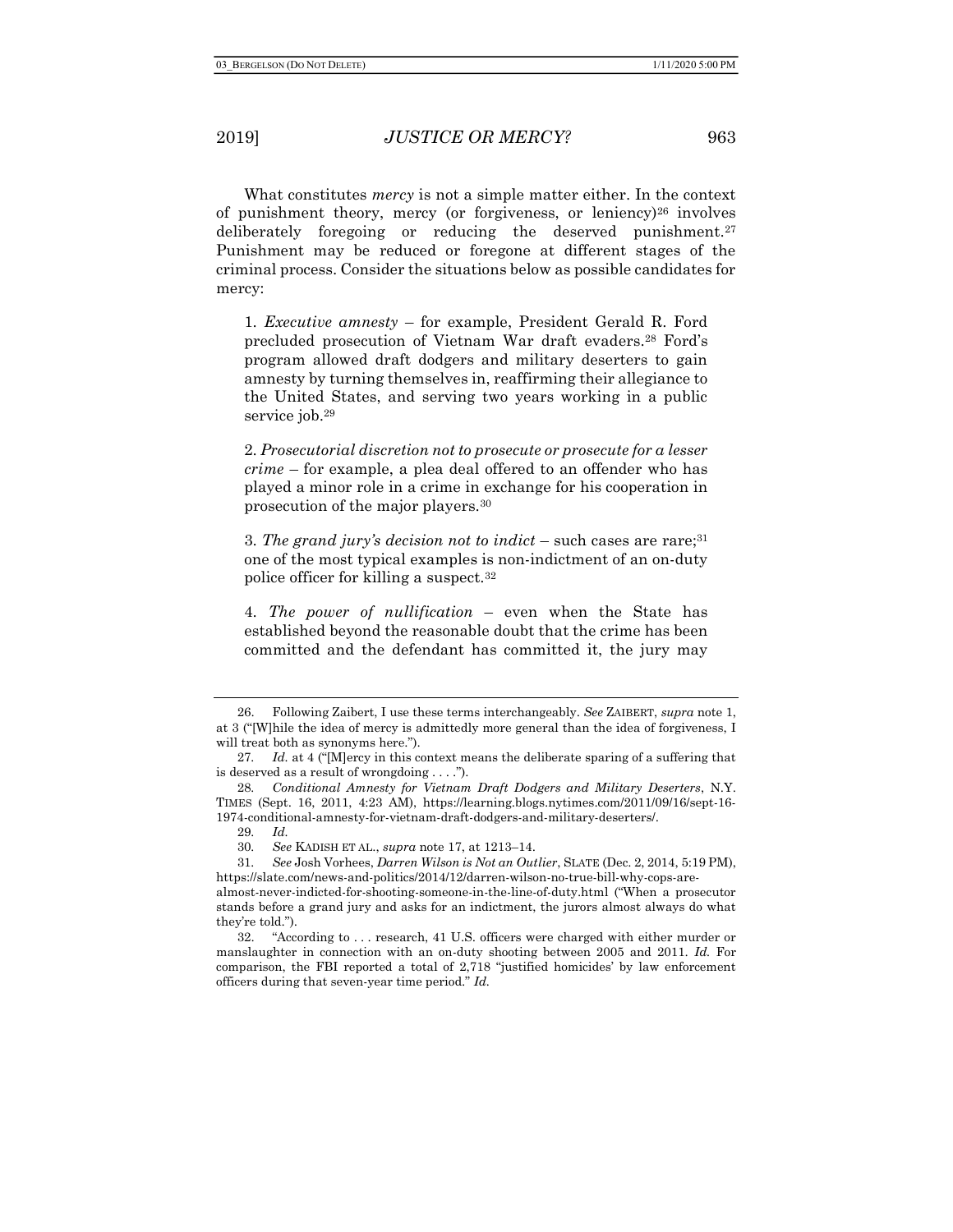exercise its power of nullification and refuse to convict.<sup>33</sup> One notorious example is the 1980s case of Bernard Goetz, dubbed "subway vigilante."34 Goetz shot four Black teenagers who, arguably, tried to rob him.35 The trial took place at the high point of crime in New York, and both Black and White communities felt so terrorized by criminals and unprotected by the police, that, despite the overwhelming evidence against Goetz, the racially mixed jury acquitted Goetz of all charges related to the shooting.<sup>36</sup>

5. The sentencing judge's decision to reduce or eliminate the punishment – for example, the sad story of the Williamses, the young, poorly educated, loving Native American parents of a sick child.37 They were so afraid that welfare authorities would take their child away from them that they did not seek medical help soon enough to save the child's life.<sup>38</sup> The Williamses were convicted of manslaughter but their prison sentences were suspended.39 A less sympathetic example of leniency is the already mentioned sixty-days' sentence imposed by Judge Edward Cashman on a convicted child rapist.<sup>40</sup>

6. Executive clemency – recall, for example, the case of Judy Norman.41 Soon after the North Carolina Supreme Court reinstated Mrs. Norman's conviction, North Carolina Governor James G. Martin commuted her sentence and ordered her

<sup>33.</sup> Andrew D. Leipold, Rethinking Jury Nullification, 82 VA. L. REV. 253 (1996).

<sup>34.</sup> State v. Goetz, 73 N.Y.2d 751 (N.Y. 1988). Goetz was convicted only on the charge of carrying an unlicensed concealed weapon. Joseph Berger, Goetz Case: Commentary on Nature of Urban Life, N.Y. TIMES (June 18, 1987), https://www.nytimes.com/1987/06/18/ nyregion/analysis-goetz-case-commentary-on-nature-of-urban-life.html.

<sup>35</sup>. See also People v. Goetz, 497 N.E.2d 41, 43 (N.Y. 1986).

<sup>36.</sup> Jason Manning, The Subway Vigilante, THE EIGHTIES CLUB, http://eightiesclub. tripod.com/id311.htm (last visited November 1, 2019).

<sup>37.</sup> State v. Williams, 484 P.2d 1167 (Wash. Ct. App. 1971).

<sup>38.</sup> Id. at 1174 (stating the father's testimony that the parents were afraid that "they would think we were neglecting him and take him away from us and not give him back").

<sup>39.</sup> PAUL H. ROBINSON, WOULD YOU CONVICT?: SEVENTEEN CASES THAT CHALLENGED THE LAW 142 (1999).

<sup>40.</sup> Ring, supra note 21.

<sup>41.</sup> State v. Norman, 378 S.E.2d 8 (N.C. 1989).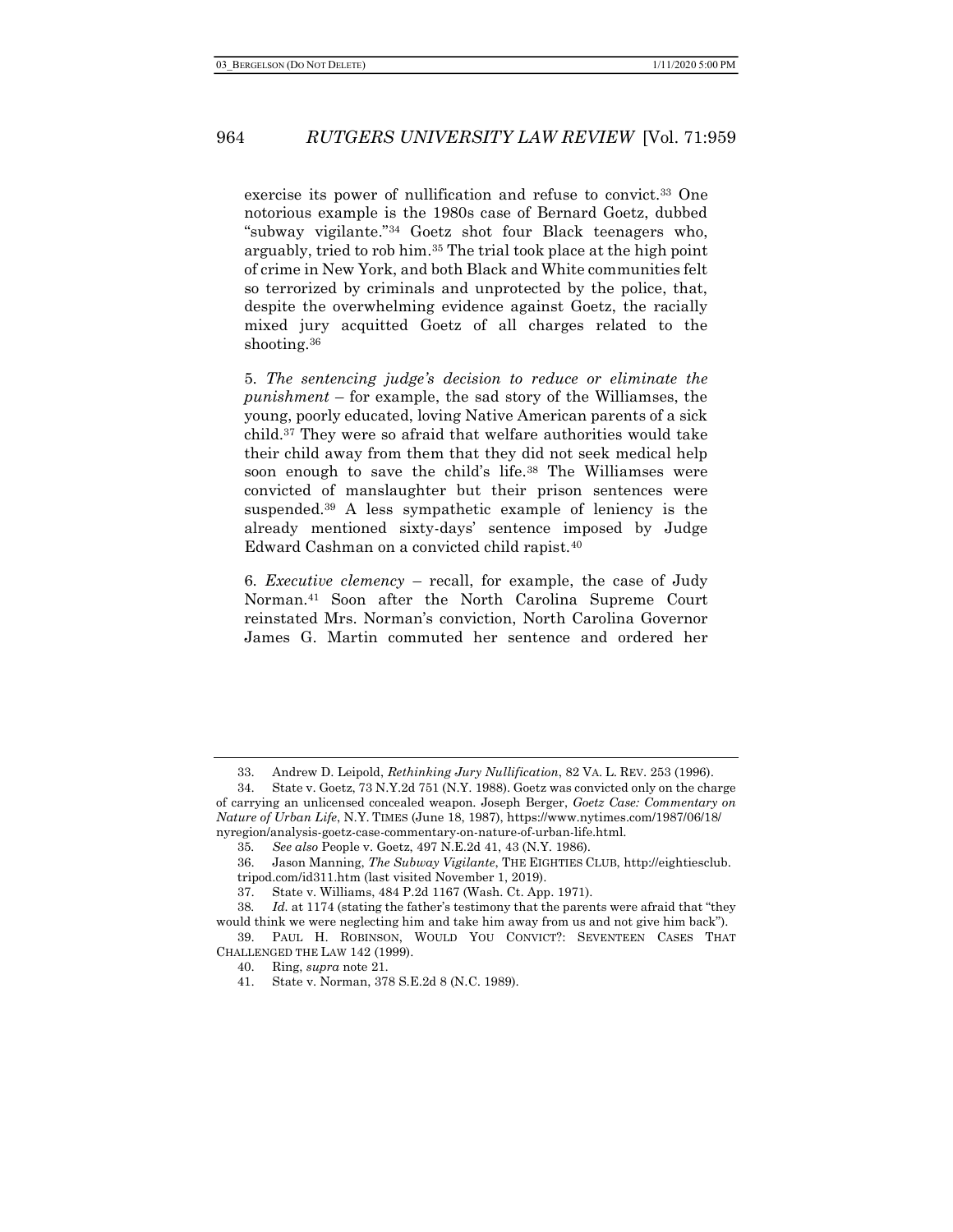release.42 Mrs. Norman has served only two months of her sixyear prison sentence.<sup>43</sup>

In all these examples, the individuals who had violated a criminal statute without an adequate justification or excuse were spared the punishment provided by the law by the decision makers entrusted with enforcing the law. But were their decisions acts of mercy? I do not think so. As Zaibert correctly points out, true mercy must be granted for moral reasons.44 To forgive "because one realizes that this would bring about negative consequences is not to forgive."45 I fully agree with that: instrumental reasons of efficiency, crime prevention or social cohesiveness may support the decision to forego the deserved punishment; however, such decision is not mercy.<sup>46</sup>

Zaibert, however, goes a step further: for him, forgiveness must involve not just any moral reasons but only such that are objectively good and correct. <sup>47</sup> Forgiving someone out of subjectively felt compassion is not true forgiveness; accordingly, to forego punishment because "the wrongdoer has already suffered enough or because one realizes that, when she acted wrongly, the wrongdoer was undergoing a personal tragedy (say, the death of a loved one) . . . is not to forgive."48 With that I disagree. Moral reasons for forgiveness may be different, even misguided and mistaken. As long as they are not instrumental (i.e. directed at achieving a particular result in the future) but instead are grounded in the present moral reality as this reality is subjectively perceived by the forgiver, those moral reasons should satisfy the requirements for forgiveness. It may later turn out that the exhibited mercy was misguided (as in granting a sick prisoner a compassionate release so that he could spend his last days with his family when in fact his medical

48. Id. at 177.

<sup>42.</sup> Elizabeth Leland, Abused Wife's Sentence Commuted Woman Killed Husband in 1985, NEWSBANK: ACCESS WORLD NEWS (July 8, 1989), https://infoweb-newsbankcom.proxy.libraries.rutgers.edu/apps/news/document-view?p=AWNB&docref=news/ 0EB6C4C5769CE850.

<sup>43</sup>. Id.

<sup>44.</sup> ZAIBERT, supra note 1, at 177.

<sup>45</sup>. Id.

<sup>46.</sup> I also agree with Zaibert that true mercy must be unconditional. Repentance, apologies, or reconciliation may facilitate forgiveness, but they may not be a necessary condition of true forgiveness. See id. at 201–07.

<sup>47.</sup> *Id.* at 178 (maintaining that "genuine cases of forgiveness<sup>[]</sup> [are those] in which although it would be just – and  $value - to$  punish someone who deserves punishment (and who has no excuses, mitigations, or justifications), we nonetheless conclude that it is all-things-considered better  $-$  i.e., more valuable  $-$  if we remit this punishment"). I wish Zaibert had provided an example of such a moral reason but, regrettably, there are none.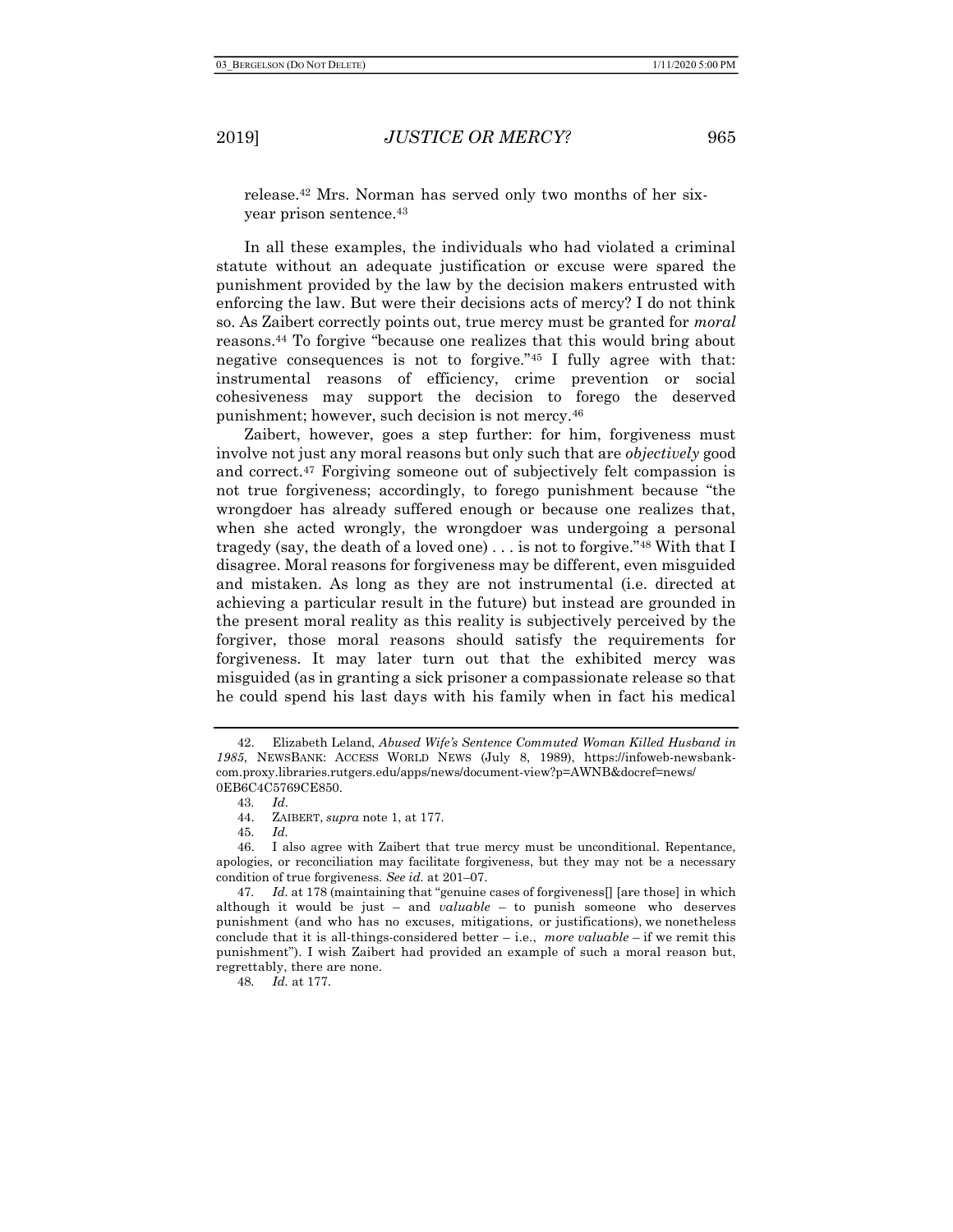condition was not immediately life threatening)<sup>49</sup> but, conceptually, misguided mercy is still mercy.

I would like to highlight one other related feature of mercy: in addition to being driven by a non-instrumental reason, mercy must be motivated by the desire to benefit *the punishee*. If the primary reason for not giving the wrongdoer his just desert is the desire to spare suffering or deprivation to someone else—the punisher; the victim; the wrongdoer's family; the victim's or the wrongdoer's community or the public at large this is not mercy but just another kind of an instrumental reason. Keeping in mind these two essential features of mercy, let's revisit the examples above.

1. Executive amnesty – President Ford's grant of amnesty to draft evaders was motivated, in his own words, by his desire "to bind up the Nation's wounds."50 In his historic speech, President Ford declared, "My sincere hope is that this is a constructive step toward a calmer and cooler appreciation of our individual rights and responsibilities and our common purpose as a nation whose future is always more important than its past."51 That is, the presidential amnesty was granted not out of compassion for the draft evaders but out of the need to improve social stability.<sup>52</sup>

2. Prosecutorial discretion not to prosecute or prosecute on lesser charges – Two reasons most commonly offered for the prosecutorial decision not to prosecute are: the limited available enforcement resources and the "need to individualize justice."<sup>53</sup> Neither reason involves mercy. The former, which often leads to a plea offer in exchange for the offender's cooperation, is not an act of prosecutorial mercy to the offender but a strategic decision to build a stronger case. The need to individualize justice is, by

<sup>49</sup>. See, e.g., Jomana Karadsheh, Lockerbie Bomber Dies More Than Two Years After Release, CNN (May 21, 2012, 5:32 AM), https://www.cnn.com/2012/05/20/world/africa/obitlockerbie-bomber/index.html.

<sup>50</sup>. On This Day: President Ford Grants Conditional Amnesty to Vietnam Draft Dodgers, FINDINGDULCINEA (Sept. 16, 2011, 06:00 AM), http://www.findingdulcinea.com/ news/on-this-day/Sept/President-Ford-Grants-Conditional-Amnesty-to-Vietnam-Draft-Dodgers.html.

<sup>51</sup>. Id.

<sup>52.</sup> Similarly, his argument for granting pardon to his predecessor, President Nixon, was based not on sympathy for the former President, but primarily on the needs of national security and economy. See The Nixon Pardon in Constitutional Retrospect, NAT'L CONST. CTR. (Sept. 8, 2018), https://constitutioncenter.org/blog/the-nixon-pardon-in-retrospect-40 years-later.

<sup>53</sup>. See Wayne R. LaFave, The Prosecutor's Discretion in the United States, 18 AM. J. COMP. L. 532, 533–34 (1970).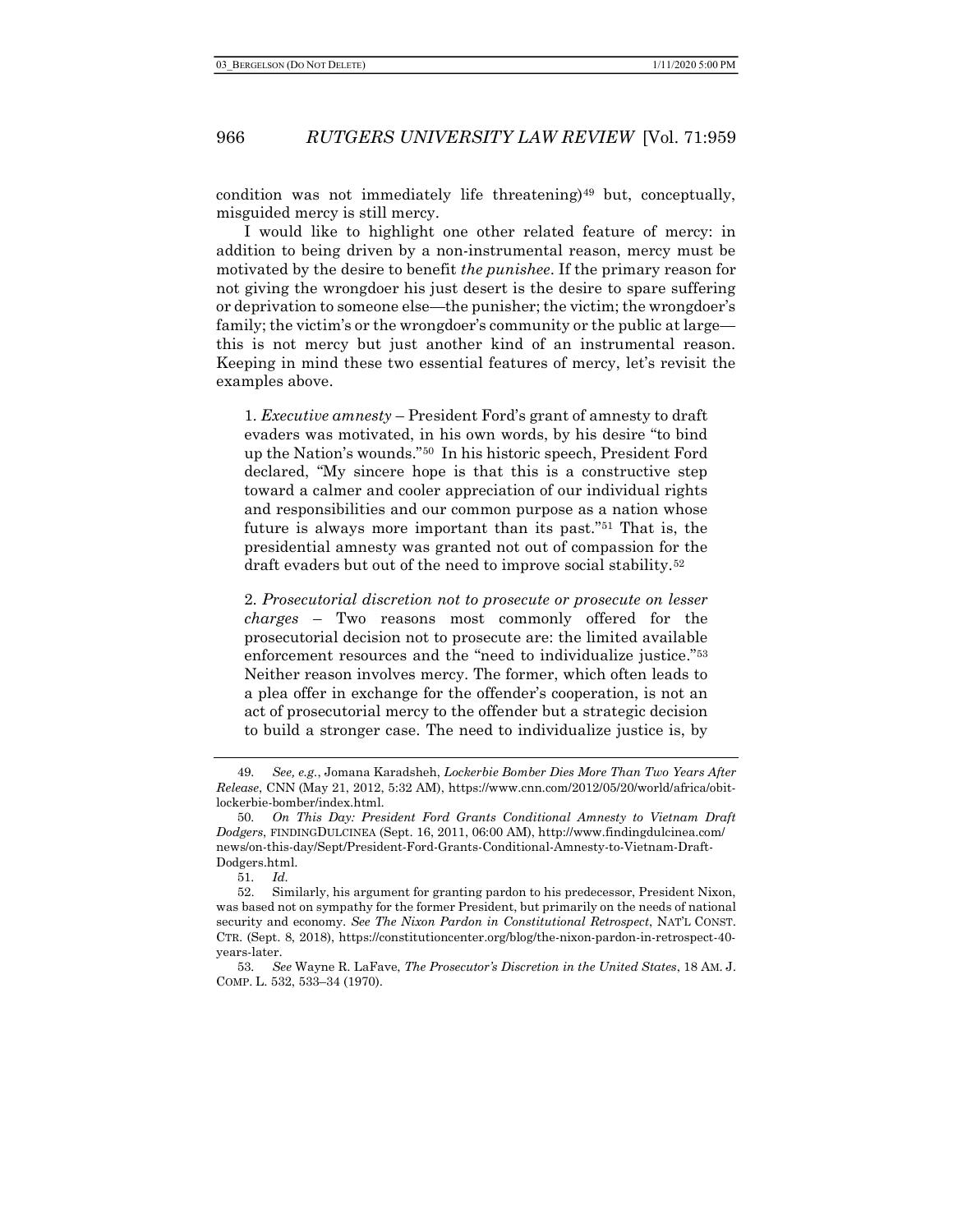its very terms, not a matter of mercy either—it is a matter of justice.

3. The grand jury's decision not to indict  $-A$  grand jury's refusal to indict a police officer for shooting a suspect is not an act of mercy to the particular officer but, according to a researcher of police shootings, an expression of public confidence in the institution of police and reluctance to punish officers "whose crimes rose out of an on-duty incident that occurred as part of their jobs."<sup>54</sup>

4. The power of nullification – Similarly, a trial jury's refusal to convict someone like Bernard Goetz is not an act of mercy to him but rather an expression of public fear and outrage over the high crime and ineffective policing.

5. The sentencing judge's decision to reduce or eliminate the punishment – The judge may reduce or eliminate punishment because the law, as written or as applied to the particular defendant, is too harsh and the defendant does not deserve that punishment. This appears to be the reason behind the suspended sentence for the Williamses.55 Their suspended sentence was not an act of mercy on the sentencing judge's part but an attempt to individualize justice and give these defendants what they deserved.<sup>56</sup>Alternatively, the judge may reduce or eliminate the deserved punishment for any number of instrumental reasons. For example, Judge Edward Cashman who sentenced a convicted child rapist to merely sixty days in prison explained that he no longer believed in retribution; instead, he believed that criminal justice should pursue rehabilitative goals and the convicted offender would have better chances of being rehabilitated out of prison.57 That decision was not an act of mercy for the particular offender; it was a generic expression of Judge Cashman's judicial philosophy.<sup>58</sup>

<sup>54.</sup> Vorhees, supra note 31 (quoting Professor Philip Stinson). According to a recent Gallop poll, "[T]he police were the third-highest-rated institution in terms of public confidence," whereas the criminal justice system "finished a distant  $10^{\text{th}}$ ." Id.

<sup>55.</sup> ROBINSON, supra note 39, at 142.

<sup>56</sup>. Id.

<sup>57.</sup> Ring, supra note 21.

<sup>58</sup>. Id.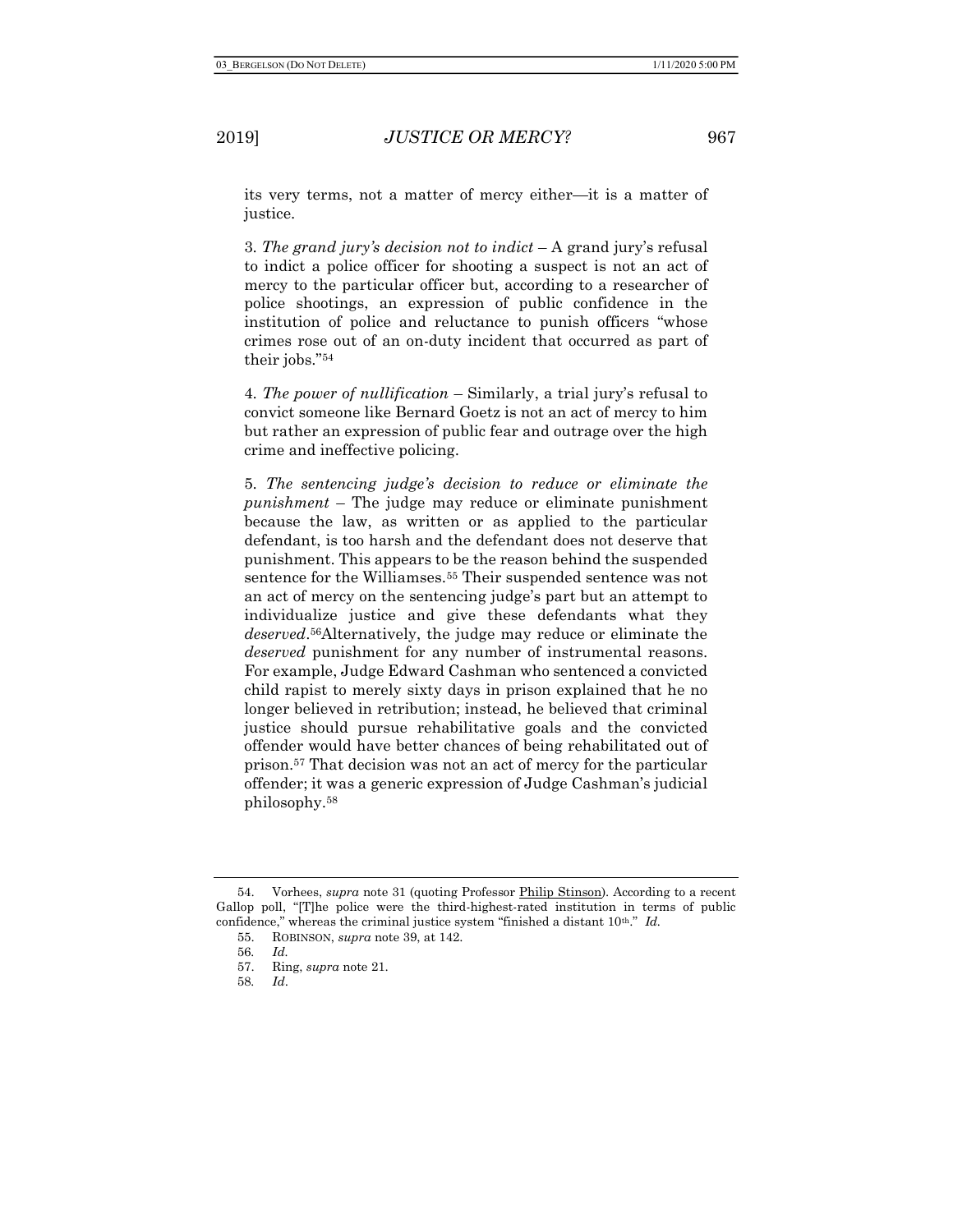6. Executive clemency – Finally, the executive clemency may be exercised out of mercy but it may also be exercised for any kind of reason that has nothing to do with mercy (loyalty; nepotism; public relations; political advantage).<sup>59</sup>

This analysis shows that, in most instances, what we routinely call "mercy" is not mercy at all—real mercy is an extremely rare occurrence. More importantly, this analysis raises a question: is there even  $\alpha$ legitimate place for mercy in a well-designed and well-functioning criminal justice system? Indeed, in most cases, in which we might want a punisher to give a punishee mercy, mercy is not needed.

Take the Williamses' case. It is possible that the judge's decision to suspend the defendants' sentences was influenced by compassion. After all, the Williamses had just lost their son for whom they "possessed a great deal of love and affection."60 However, to the extent the Williamses' sentences were merciful, that mercy was superfluous. The Williamses should have received leniency based on justice alone. As the appellate court explained, the parents were not required to call a doctor every time their child was sick.61 The governing standard was "at what time would an ordinarily prudent person, solicitous for the welfare of his child and anxious to promote its recovery, deem it necessary to call in the services of a physician."62 That standard was clearly intended to reach inattentive or careless parents. But the broad language of the manslaughter statute, which at that time required only "simple or ordinary negligence,"<sup>63</sup> also captured those who failed ordinary caution for any reason, "regardless of [their] ignorance, good intentions and good faith."<sup>64</sup>

As written, the law was vastly over-inclusive, and only if read literally, could apply to people like the Williamses who were neither inattentive nor careless. The Williamses were "solicitous for the welfare of his child and anxious to promote its recovery."65 Their failure to provide adequate care for their son was a combination of their inexperience and the very realistic fear of having their son taken away from them.66 They

<sup>59</sup>. See, e.g., David Smith, The Six Most Controversial Acts of Clemency by U.S. Presidents, THE GUARDIAN (Apr. 13, 2018, 14:50 EDT), https://www.theguardian.com/usnews/2017/aug/25/donald-trump-joe-arpaio-most-controversial-pardons-ever.

<sup>60.</sup> State v. Williams, 484 P.2d 1167, 1170 (Wash. Ct. App. 1971).

<sup>61</sup>. Id. at 1173.

<sup>62</sup>. Id. (quoting People v. Pierson, 68 N.E. 243, 244 (N.Y. 1903)).

<sup>63</sup>. Id. at 1171 ("Under these statutes the crime is deemed committed even though the death of the victim is the proximate result of only simple or ordinary negligence."). 64. Id.

<sup>65</sup>. Id. at 1173 (quoting Pierson, 68 N.E. at 244).

<sup>66.</sup> KADISH ET AL., supra note 17, at 502 (explaining that the Williamses' fear that the Welfare Department would take their son was not unfounded; "at one point, up to 25 to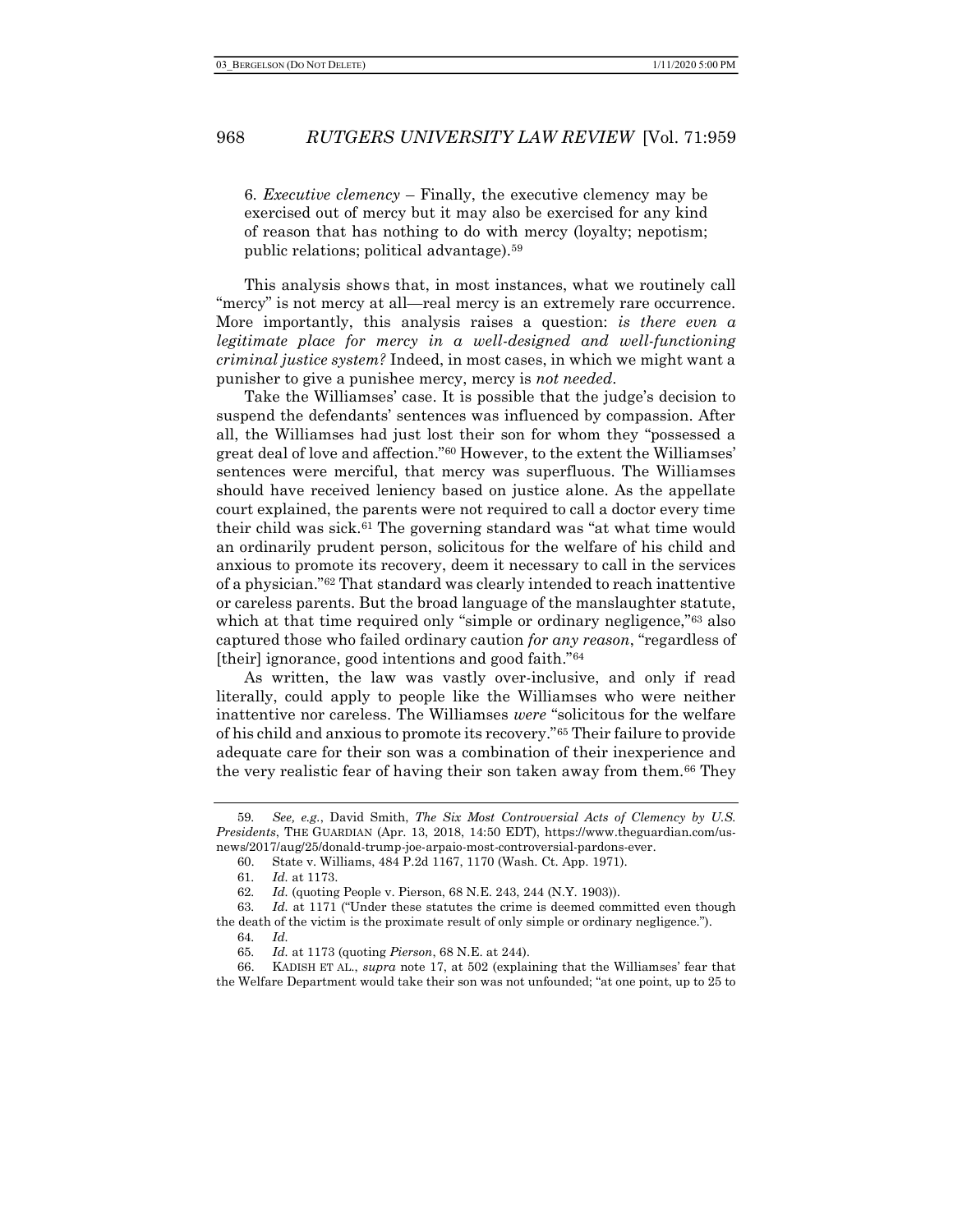did not *deserve* the harsh punishment of imprisonment and the sentence they received was just, not merciful. Individualized treatment of defendants in their special circumstances is inherently built into the concept of justice; thus, where special circumstances warrant leniency, the defendants do not need mercy.

In contrast to the Williamses' case, cases in which a prosecutor or a judge or a President shows leniency and precludes the *deserved* punishment, are inherently problematic. The decisions not to prosecute or not to punish are practically always made ad hoc, with no or very little transparency or accountability.67 As such, they are inevitably selective, go against the principle of equal treatment and generate formidable remainders of their own. To sum up, in a well-designed and wellfunctioning criminal justice system, mercy is either not needed or deeply problematic.

#### B. The Relative Values of Justice and Mercy

In the case of a conflict between the values of justice and mercy, the latter should yield to the former. There are several fundamental reasons for that:

- Justice is a *right*. In any legitimate criminal justice system, an individual has the right to be treated justly based on what he or she deserves. One may *demand* justice. In contrast, mercy is merely a privilege. A privilege may never be demanded; it may be only asked for or hoped for. Even on the interpersonal level (as Zaibert has successfully argued), $68$  a person may not *demand* forgiveness. It would be strange indeed if a person who had wronged me could come to me with a claim: "You must forgive me; I have the right to be forgiven." Well, it may be good and right to forgive a wrongdoer in certain circumstances (for example, when the harm is neither serious nor intentional or when the wrongdoer has repented, communicated his repentance and attempted to remedy the harm). But do I owe the person who has wronged me a *duty* to forgive him? Do I have to show him mercy? Of course not. Neither personal forgiveness nor

<sup>35</sup> percent of all Native American children were being removed from their families and placed elsewhere").

<sup>67.</sup> LaFave, supra note 53, at 533.

<sup>68.</sup> ZAIBERT, supra note 1, at 197 (arguing that forgiveness could be neither owed nor demanded; "forgiveness, by its very nature, is always the gracious, supererogatory prerogative of the forgiver").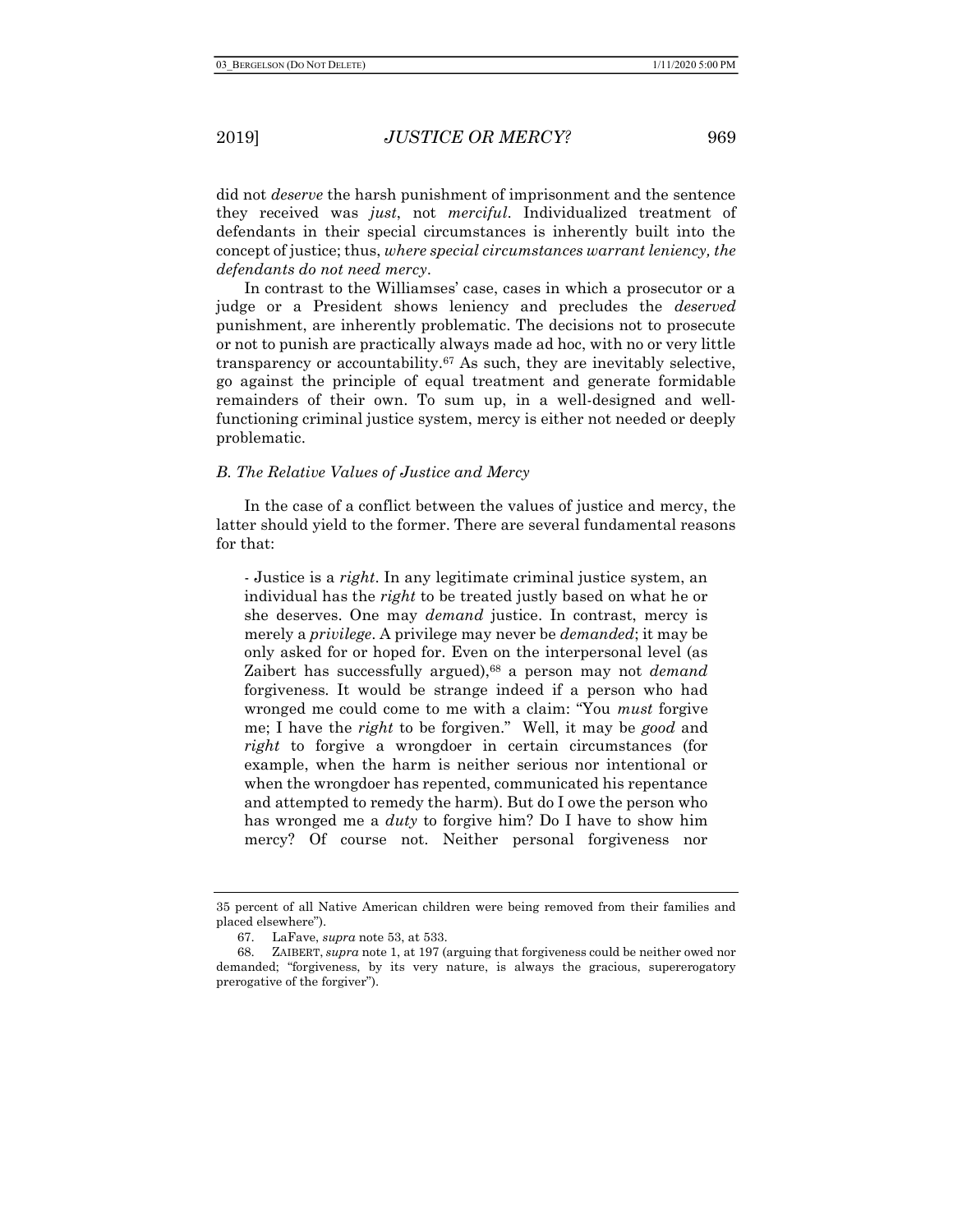institutional mercy is a right; unlike justice, it is merely a privilege. And a *privilege* normally ought to yield to a *right*.<sup>69</sup>

- Justice and mercy stand on unequal moral grounds. A morally good (or even morally neutral) act does not require justification. A judge who sentences an offender to what he deserves does not need to justify the sentence to anyone. A judge who foregoes punishing an offender to what he deserves needs to explain to the community and the victims the reasons for such lenience. The child rape case, in which Judge Cashman gave the offender a trivial sentence, caused a public outrage, compelled the judge to explain his decision, and eventually resulted in the sentence being revised and significantly increased.<sup>70</sup>

- Justice is a *public* value. Not only an individual but society as a whole suffers if its members are not treated justly. Forgiveness (including mercy), on the other hand, is a private value, akin to generosity. And criminal law (unlike, say, torts) operates primarily as the public law, hence the primacy of justice over mercy in the criminal justice system.

- Justice is *universal*—anyone who pursues justice on behalf of others does a good thing. In contrast, mercy as a form of forgiveness is primarily individual; it may be granted only by the victim. I would be right to be seriously upset if a stranger attempted to forgive, on my behalf, someone who had harmed me. Similarly, the victims of a massive financial fraud would be right to be seriously upset with the judge who decided to exercise mercy on the person who had stripped them off of their life savings. Unlike justice, institutional mercy is always problematic because it is always granted by someone who has not been personally harmed.

#### C. Room for Mercy

Despite all the reasons above, I believe that, in the less-than-ideal world, there is room for mercy: mercy may play a legitimate role in two sets of circumstances. One appropriate exercise of mercy occurs when the

<sup>69</sup>. See Vera Bergelson, Rights, Wrongs, and Comparative Justifications, 28 CARDOZO L. REV. 2481, 2496, 2501–02 (2007) (discussing conflicts between rights and privileges in the context of justificatory defenses). See generally Wesley Newcomb Hohfeld, Fundamental Legal Conceptions as Applied in Judicial Reasoning, 26 YALE L.J. 710 (1917).

<sup>70</sup>. See Ring, supra note 21.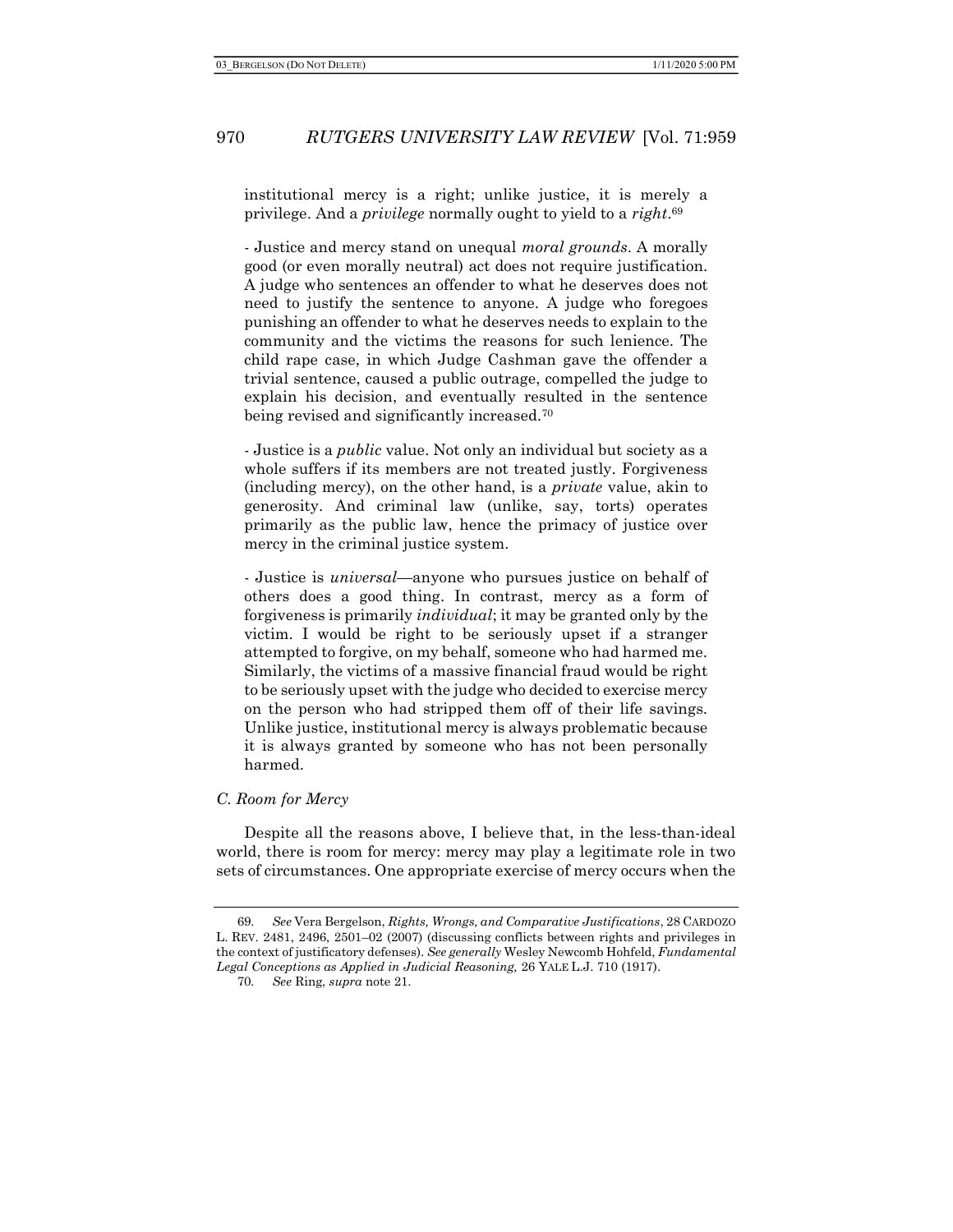criminal punishment rules are just per se but unjust in their application to a particular situation.<sup>71</sup> An example may be R. v. Dudley and Stephens, the famous British case of shipwreck and cannibalism.72 After twentyone days in the open sea with no food and no reasonable chance of rescue, the captain made the decision to kill the weakest of the four people in the boat and feed on his flesh in the hope of saving the rest.73 Factually, he turned out to be right—the remaining three survived.74 The captain and his first mate were convicted of murder and sentenced to death, but the judges did not even bother to put on the traditional black hoods while announcing the death sentence—behind closed doors, a pardon by the home secretary had been negotiated long in advance and the death sentence was reduced to six months in prison.<sup>75</sup>

I suggest that this was an appropriate exercise of mercy. The law was just: killing an innocent should never be justified or excused and the judges made the right decision to convict Dudley and Stephens even though the judges felt enormous compassion for the defendants and realized that they may not have the moral high ground to punish these defendants. In the legal opinion, they said:

We are often compelled to set up standards we cannot reach ourselves, and to lay down rules which we could not ourselves satisfy. But a man has no right to declare temptation to be an excuse, though he might himself have yielded to it, nor allow compassion for the criminal to change or weaken in any manner the legal definition of the crime. 76

With this understanding, the court had to rely on an extra-judicial authority. The opinion continued:

There is no safe path for judges to tread but to ascertain the law to the best of their ability and to declare it according to their judgment; and if in any case the law appears to be too severe on individuals, to leave it to the Sovereign to exercise that prerogative

<sup>71.</sup> This scenario is different from State v. Williams, 484 P.2d 1167, 1170 (Wash. Ct. App. 1971), in which the law itself was problematic.

<sup>72.</sup> R v. Dudley & Stephens [1884] 14 Q.B.D. 273.

<sup>73</sup>. Id.

<sup>74</sup>. Id.

<sup>75.</sup> LEO KATZ, BAD ACTS AND GUILTY MINDS: CONUNDRUMS OF THE CRIMINAL LAW 25 (1987) (describing the trial of Thomas Dudley and Edwin Stephens).

<sup>76.</sup> R v. Dudley & Stephens [1884] 14 Q.B.D. 273 (emphasis added).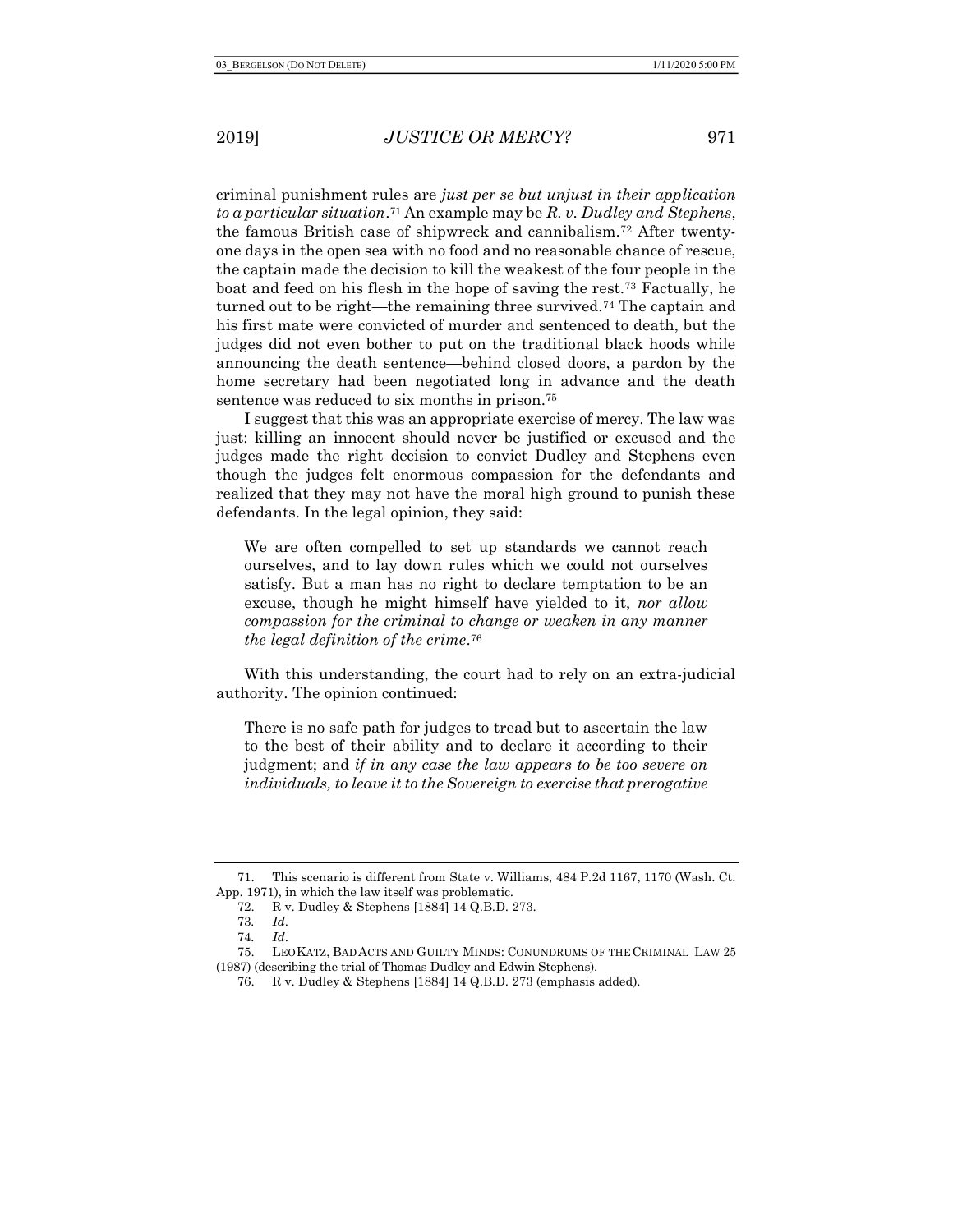of mercy which the Constitution has intrusted to the hands fittest to dispense it.<sup>77</sup>

R. v. Dudley and Stephens is an example of mercy needed to correct the law that would be ill-suited to a particular situation.

Another appropriate exercise of mercy involves an atypical offender.78 Perhaps someone very old or very sick. Someone for whom traditional punishment would be disproportionately harsh, such as pregnant women, transgender people, or members of Indigenous populations.79 Recognizing the fact that those offenders would suffer disproportionately, a prosecutor or a judge might show mercy and offer them a more lenient plea deal or give them a lesser (or different) punishment than what other offenders would have received for the same crime. In those two situations, mercy has its own place in criminal justice system. It *corrects or supplies* the lacunas of justice and does not conflict with it.

#### III. DIRTY HANDS AND OTHER ALTERNATIVES

Zaibert maintains that a punisher with integrity must always feel bad.80 Zaibert analogizes a punisher to a "lorry driver who, through no fault of his, [has run] over a child."81 Even though the driver is not at fault, he should feel agent remorse.<sup>82</sup> Similarly, Captain Vere in Melville's novel must feel agent remorse, or perhaps more accurately

<sup>77</sup>. Id. (emphasis and added).

<sup>78</sup>. See generally Adam J. Kolber, The Subjective Experience of Punishment, 109 COLUM. L. REV. 182 (2009) (arguing that a successful justification of punishment must take account of offenders' subjective experiences when assessing punishment severity).

<sup>79</sup>. See, e.g., Lorena Allam, Calla Wahlquist & Nick Evershed, The 147 Dead: Terrible Toll of Indigenous Deaths in Custody Spurs Calls for Reform, THE GUARDIAN (Aug. 27, 2018), https://www.theguardian.com/australia-news/2018/aug/28/the-147-dead-indigenous -leaders-demand-action-over-unacceptable-deaths-in-custody.

<sup>80.</sup> ZAIBERT, supra note 1, at 109.

<sup>81.</sup> ZAIBERT, supra note 1, at 96 (quoting BERNARD WILLIAMS, MORAL LUCK: PHILOSOPHICAL PAPERS 1973-1980 28 (1981)). "[E]ven at deeply accidental or nonvoluntary levels of agency, sentiments of agent-regret are different from regret in general, such as might be felt by a spectator, and are acknowledged in our practice as being different. The lorry driver who, through no fault of his, runs over a child, will feel differently from any spectator, even a spectator next to him in the cab, except perhaps to the extent that the spectator takes on the thought that he himself might have prevented it, an agent's thought. Doubtless, and rightly, people will try, in comforting him, to move the driver from this state of feeling, move him indeed from where he is to something more like the place of a spectator, but it is important that this is seen as something that should need to be done, and indeed some doubt would be felt about a driver who too blandly or readily moved to that position." BERNARD WILLIAMS, MORAL LUCK: PHILOSOPHICAL PAPERS, 1973–1980, at 28 (1981).

<sup>82.</sup> WILLIAMS, supra note 81, at 28.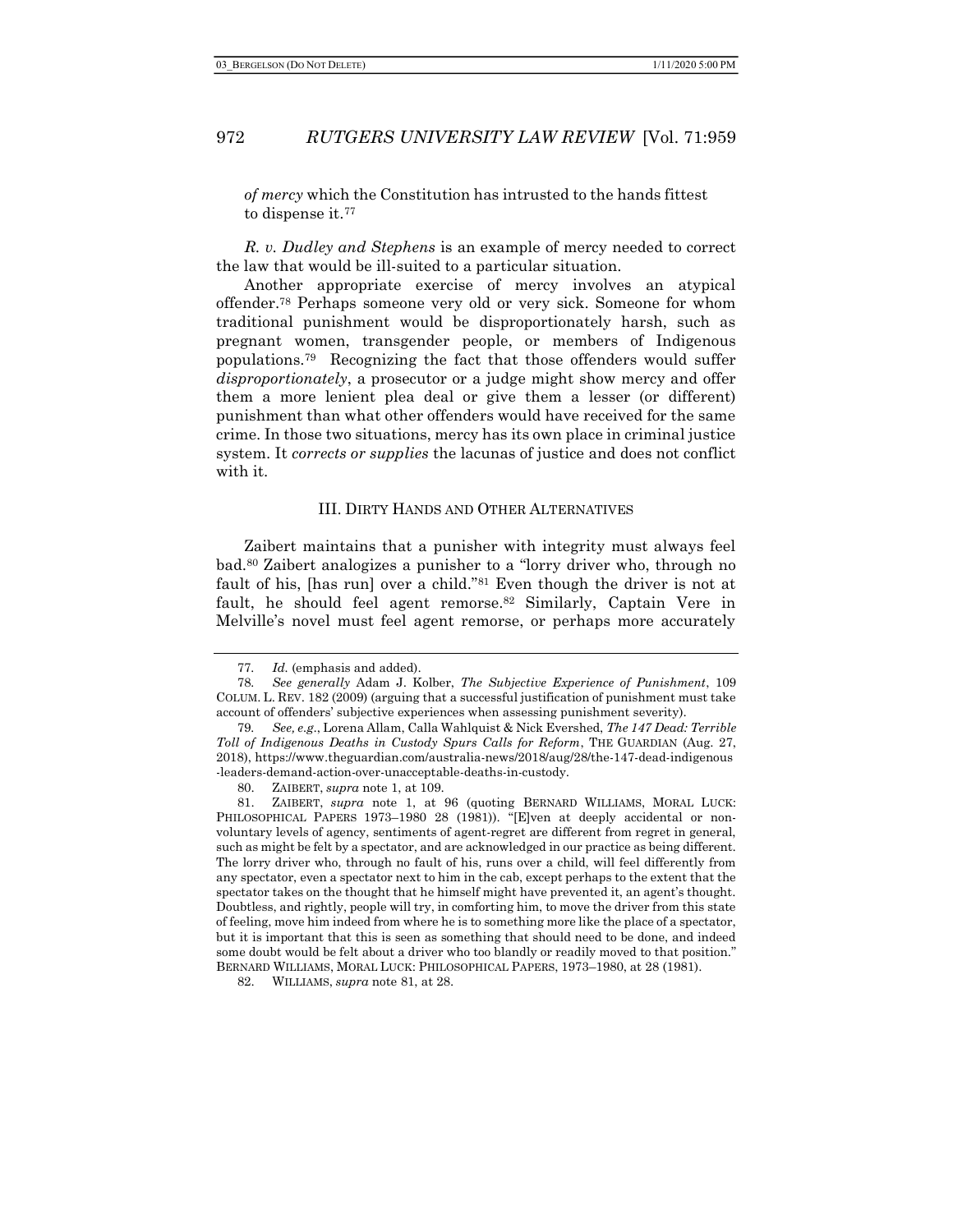tragic remorse,83 after the conviction and execution of Billy Budd.<sup>84</sup> According to Zaibert, even though Captain Vere had followed the law and was justified in punishing Billy Budd, he was doomed to suffer moral pains until his very death.<sup>85</sup>

I am not persuaded by these analogies and I believe that Captain Vere's remorse is very fact specific. In my mind, a decent trial court judge should not feel remorse every time he issues a sentence.

Two things in *Billy Budd* make Captain Vere feel remorse. One, of all available courses of action under the law, Captain Vere chose the harshest—a rushed trial on board the ship instead of a regular criminal trial on the shore.<sup>86</sup> Moreover, the trial itself was procedurally flawed and completely dominated by Captain Vere who used his authority to influence the decision-making officers' verdict.87 In short, Captain Vere was not just any unbiased punisher; he was deeply, personally invested in the outcome of the case and bore direct responsibility for Billy Budd's conviction and sentence.

The second feature that makes Captain Vere feel "tragic remorse" is that the law under which Billy was punished was unduly harsh and unfair.88 A momentary loss of control, even when it results in the death of an adversary, does not deserve hanging. Billy's loss of control was understandable and his outburst was partially justified (morally if not legally): Billy's anger was responsive and it was directed at the liar who had falsely accused him of a serious crime—mutiny conspiracy.<sup>89</sup> Billy was also partially excused: his anger and confusion were exacerbated by a bout of stutter that interfered with his ability to defend himself verbally against John Claggart's accusations.90 This partial justification/partial excuse does not eliminate Billy's wrongdoing but it significantly

<sup>83.</sup> Zaibert uses the term introduced by Stephen de Wijze. See generally Stephen De Wijze, Tragic Remorse – The Anguish of Dirty Hands, 7 ETHICAL THEORY AND MORAL PRAC. 453 (2005) (describing how tragic remorse attaches to choosing agents).

<sup>84.</sup> ZAIBERT, supra note 1, at 219.

<sup>85.</sup> Id. at 230 (quoting Stephen De Wijze, Tragic Remors—The Anguish of Dirty Hands, 7 ETHICAL THEORY & MORAL PRAC. 453-65 (2005)) ("Vere's *innocence* has been blemished more, and at any rate differently, than that of the lorry driver—if for no other reason because Vere got his hands dirty in a way that the lorry driver did not. As de Wijze has put it, tragic remorse involves the realization 'that our moral innocence can be destroyed despite our strenuous efforts to prevent this.' Vere, but not the lorry driver, strenuously tried to protect his moral innocence.").

<sup>86.</sup> MELVILLE, supra note 25, at 352.

<sup>87</sup>. See id. at 356–65.

<sup>88.</sup> Id. at 358. Similarly, the law in State v. Williams was unduly harsh and unfair; however, in that case, the judge has minimized the injustice by giving the defendants an appropriate sentence. State v. Williams, 484 P.2d 1167 (Wash. App. 1971).

<sup>89.</sup> MELVILLE, supra note 25, at 349–50.

<sup>90</sup>. Id. at 349.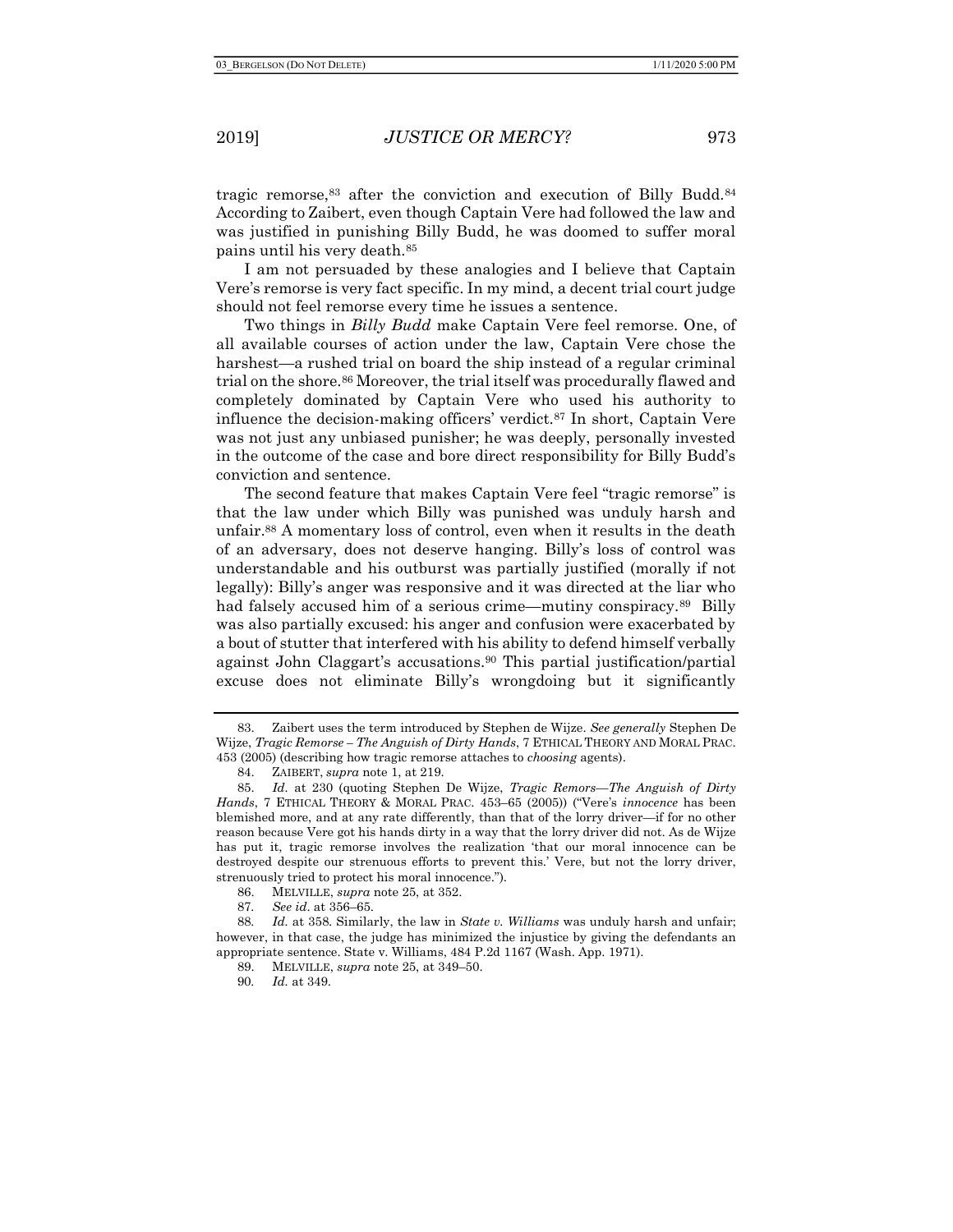diminishes it, which makes the death sentence completely disproportionate. Should everything in the novel remain the same but Billy were merely sentenced to a short term of imprisonment, I doubt that Captain Vere would feel "tragic remorse" and murmur on his deathbed "Billy Budd, Billy Budd."<sup>91</sup>

What I am trying to say is that the conflict in Billy Budd is not an inherent unresolvable conflict of justice and mercy. The conflict (its justice v. mercy aspect; the conflict in Billy Budd is certainly not reducible just to that) stems from the very fact-specific combination of the bad law (disproportionate punishment) and bad judging (due process violations). Similarly, the remorse that Zaibert attributes to any punisher is not an inherent attribute of punishment as such but usually has its case-specific explanations.92 The punisher may have good reasons for remorse—for example, if the law he followed is just bad (sodomy laws); or the punishment is too harsh (three strikes laws) or barbaric (flogging); or if it is unfair with respect to the particular offender in particular circumstances (perhaps the offender has dramatically changed since the time of the crime—became better; older; sicker); or if the crime was an aberration; or if it was not entirely voluntary or rational. In other words, in those specific and limited circumstances in which the punisher has no *choice but to impose punishment that is not deserved, the punisher may* (and should) experience remorse.

Commonwealth v. Fischer is a good example of such a case: two freshmen college students had engaged in consensual sex; later that day, they met again but, this time, the boy misunderstood the girl's signals and forced himself on her. <sup>93</sup> Considering the boy's young age, inexperience, and a very similar sexual encounter with the same girl only a couple of hours earlier, his mistake was, arguably, reasonable. However, the defense of mistake was not available to the defendant because, in Pennsylvania, forcible sexual crime is strict liability.94 The defendant was convicted and sentenced to two to five years in prison.<sup>95</sup> The appellate judge, Judge Phyllis Beck, who affirmed the conviction later commented that she found the case very difficult and personally

<sup>91</sup>. Id. at 382; ZAIBERT, supra note 1, at 219.

<sup>92.</sup> ZAIBERT, supra note 1, at 230.

<sup>93. 721</sup> A.2d 1111, 1112 (Pa. Super. Ct. 1998).

<sup>94</sup>. Id. at 1114–15 (denying the defense of a reasonable mistake-of-fact on the issue of consent to a forcible sexual crime).

<sup>95.</sup> KADISH ET AL., supra note 17, at 420 ("Though reportedly a model prisoner, teaching English and math to fellow prisoners, he was denied parole (consistent with normal Pennsylvania practice with regard to sex offenders) and served the full five-year term.").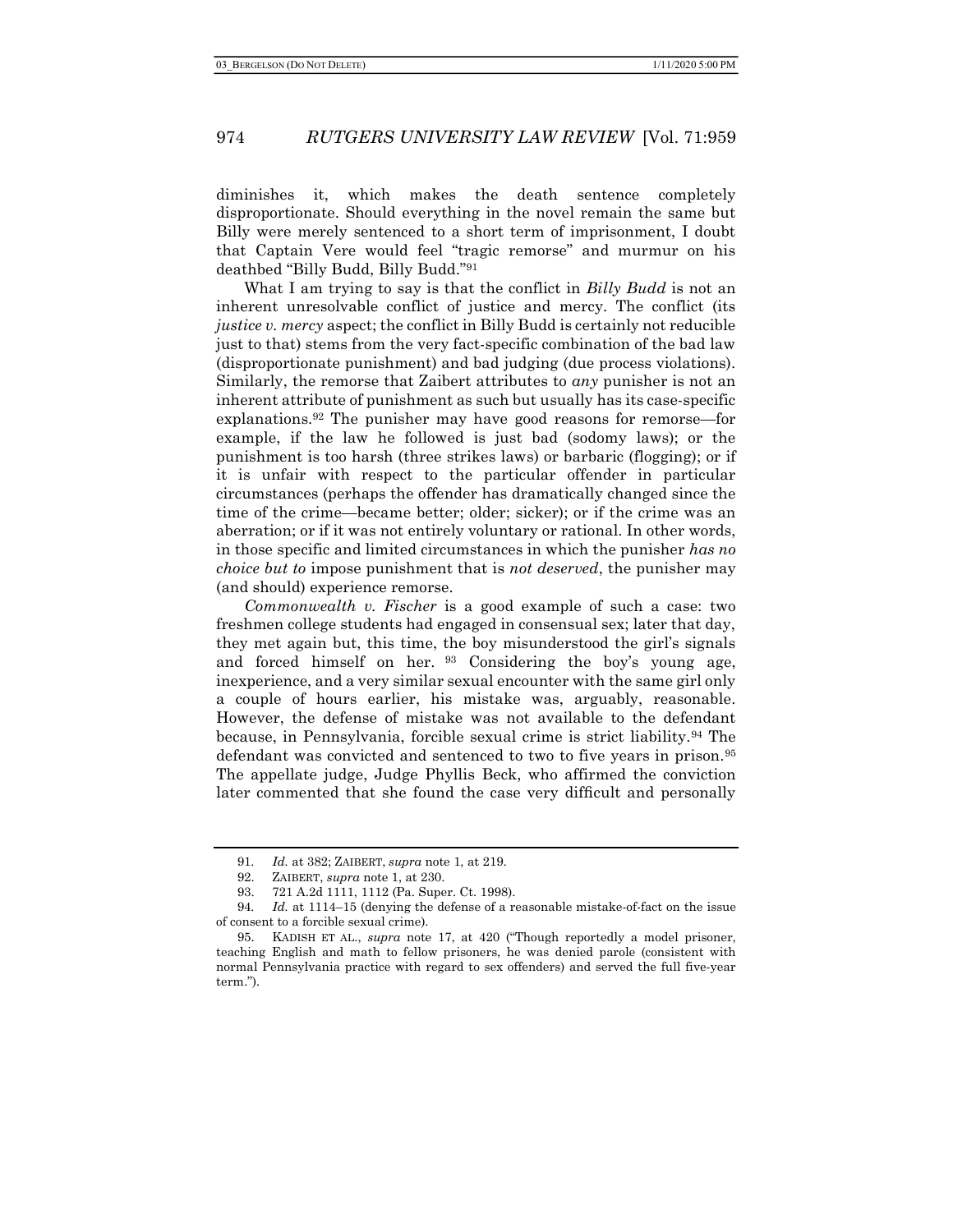distressing.96 Note that Judge Beck did not feel the same way about all her cases but only about the one that was unjust under the circumstances.97 She was powerless, under the governing law, to prevent the injustice from happening, hence her tragic remorse.

I suggest that, to test our intuitions on whether the punisher's remorse is an inherent part of punishment, we should not get distracted by the most egregious, painful, or deadly forms of punishment. Instead, we should mentally replace them with lesser forms of punishment, such as fines or community service. If the punisher's remorse is indeed an integral part of punishment, these forms of punishment would trigger it too. So, should a judge with integrity feel bad about issuing a fine to a driver who, without any right to do so, has repeatedly parked his car in a handicapped spot? Furthermore, leaving alone the judge's subjective feelings, should he, from an objective perspective, "lose his moral innocence" by issuing that fine? I doubt that. As I suggested earlier, agent regret (or tragic remorse) and the "loss of moral innocence" are not the necessary byproducts of any punishment. I thus disagree with Zaibert that "[i]n most cases, we simply cannot punish with clean hands."<sup>98</sup>

I was intrigued by the one exception Zaibert would allow: a punisher with integrity does not have to lose his moral innocence in the "cases involving inveterate wrongdoers such as Ohlendorf<sup>99</sup> or Hitler."<sup>100</sup> In those cases, the difference between the value of punishment and the value of forgiveness is so enormous, that we may punish without dirtying our hands.<sup>101</sup> What I find intriguing is this: why should the dirt that, arguably, sticks to the punisher be a function of the badness of the punishee? I thought, according to Zaibert, it is the very infliction of suffering on others that generates the "dirt," even when the inflicted suffering is fully deserved and justified. In that sense, the punisher is akin to an executioner who is, arguably, tainted by his very job. But if he is, in fact, tainted, he should be tainted by executing the bad, the very bad, and the worst. In the same way, if Zaibert insists that the very act of punishing taints the punisher, Zaibert should probably bite the bullet

<sup>96</sup>. Id. (citing interview with Jonathan L. Swichar, Esq., Appellate Counsel, Fischer (Nov. 25, 2001)).

<sup>97</sup>. See id.

<sup>98.</sup> ZAIBERT, supra note 1, at 242.

<sup>99</sup>. Id. at 55 (citation omitted) ("Otto Ohlendorf, an SS member on trial for having been directly responsible for the murder of a reported ninety thousand (innocent) Jews," reportedly, felt "no remorse . . . except nominally.").

<sup>100</sup>. See id. at 242 (implying that Ohlendorf and Hitler may be punished with clean hands).

<sup>101</sup>. Id.